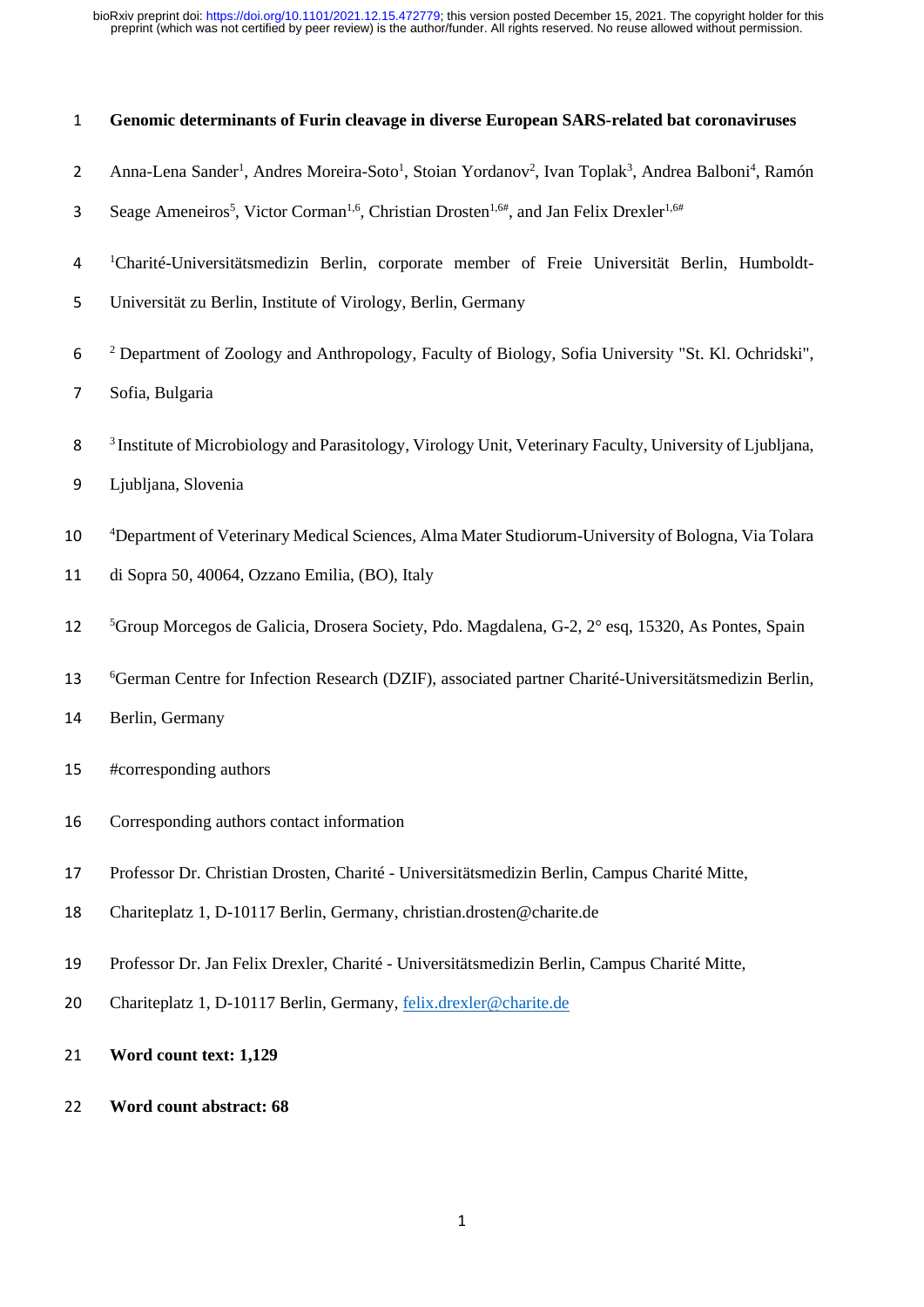## **Abstract:**

 The furin cleavage site in SARS-CoV-2 is unique within the *Severe acute respiratory syndrome–related coronavirus* (*SrC*) species. We re-assessed diverse *SrC* from European horseshoe bats and reveal molecular determinants such as purine richness, RNA secondary structures and viral quasispecies potentially enabling furin cleavage. Furin cleavage thus likely emerged from the *SrC* bat reservoir via molecular mechanisms conserved across reservoir-bound RNA viruses, supporting a natural origin of SARS-CoV-2.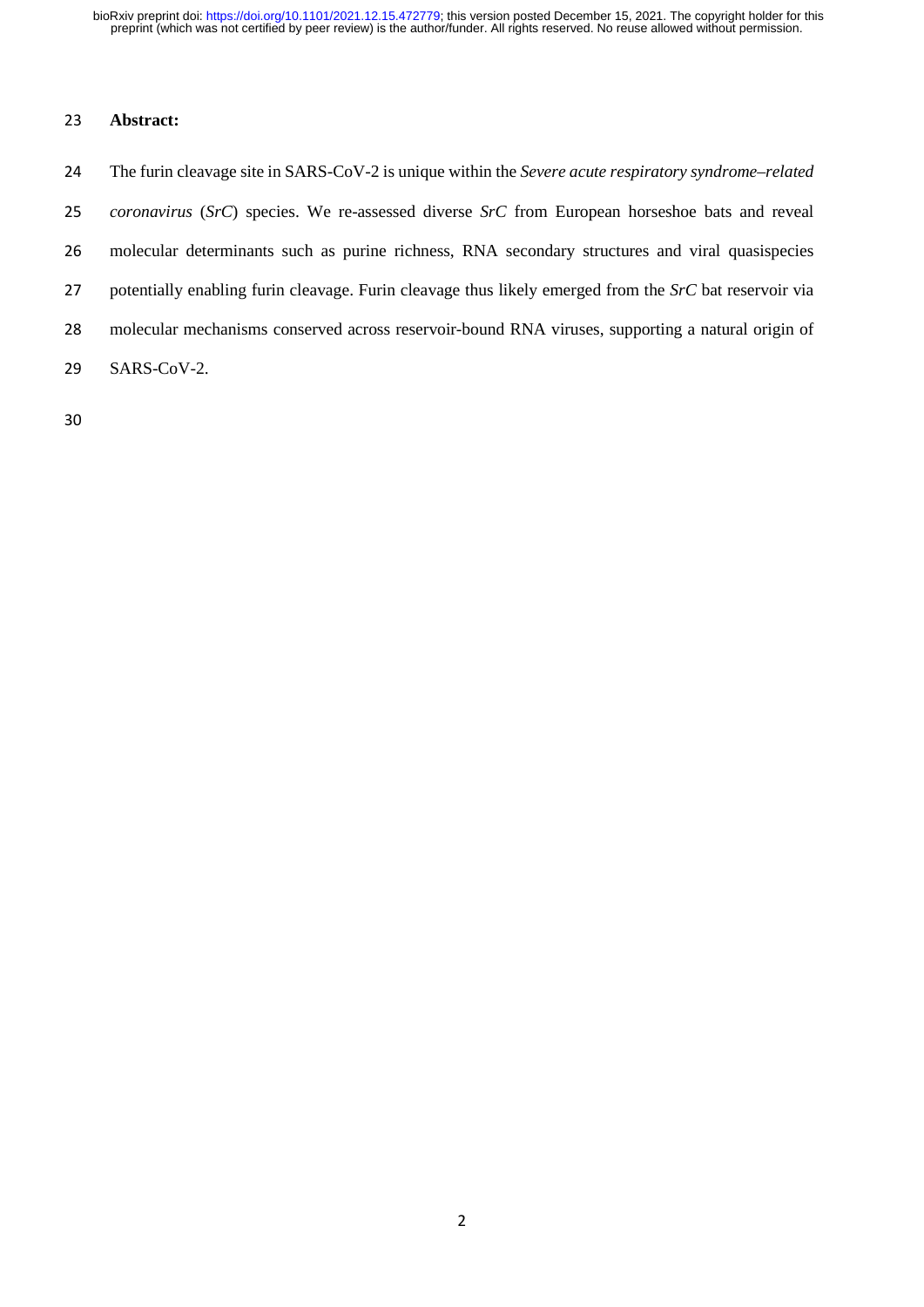Emerging coronaviruses of recent or regular zoonotic origin include the betacoronaviruses Severe acute respiratory syndrome coronavirus (SARS-CoV), Middle East respiratory syndrome coronavirus (MERS-CoV) and Severe acute respiratory syndrome coronavirus 2 (SARS-CoV-2) (1). SARS-CoV-2 is unique in its high transmissibility (2). SARS-CoV and SARS-CoV-2 belong to the species *Severe acute respiratory syndrome–related coronavirus* (*SrC*)*,* subgenus Sarbecovirus, and both use angiotensin-converting enzyme 2 (ACE2) as main cellular receptor (3). In contrast to SARS-CoV, only SARS-CoV-2 contains a functional polybasic furin cleavage site (FCS) between the two subunits of the viral spike glycoprotein (4). The existence of a FCS has led to various hypotheses regarding the evolution of SARS-CoV-2, including conjectures about the possibility of a non-natural origin from laboratory experiments (5, 6). Furin cleavage is thought to be essential for entry into human lung cells and may also determine the efficiency of infection of the upper respiratory tract and consequent transmissibility of SARS-CoV-2 (7). So far, SARS-CoV-2 is unique among *SrC*, as even its closest known relatives, the bat coronavirus RaTG13 and the pangolin coronaviruses, lack a FCS (8). The natural hosts of *SrC* are horseshoe bats, widely distributed in the Old World (9). We and others previously showed that *SrC* in European horseshoe bats are conspecific but distinct from those detected in Asia (10-13). Here, we describe the S1/S2 genomic region encompassing the FCS in SARS-CoV-2 in ten unique European bat-associated *SrC* in comparison to other sarbecoviruses and mammalian coronaviruses.

 We re-accessed stored original fecal samples from four horseshoe bat species (*Rhinolophus hipposideros*, *R. euryale*, *R. ferrumequinum*, *R. blasii*) collected in Italy, Bulgaria, Spain, and Slovenia during 2008-2009 and amplified an 816 nucleotide fragment of the viral *RNA-dependent RNA polymerase (RdRp)* of ten unique coronaviruses previously described (12, 13). Taxonomic classification based on this fragment showed that all ten coronaviruses belonged to the species *SrC* (**Supplementary Table 1**). In a representative phylogeny that covered the diversity of known *SrC*, based on a partial S2- genomic region encompassing 495 nucleotides, European bat-associated *SrC* formed a sister clade to Chinese bat-associated *SrC* (**Figure panel A, Supplementary Figure 1**). Sequence comparison of the S1/S2 genomic region revealed remnants of a polybasic FCS motif (R-X-X-R) at the S1/S2 boundary in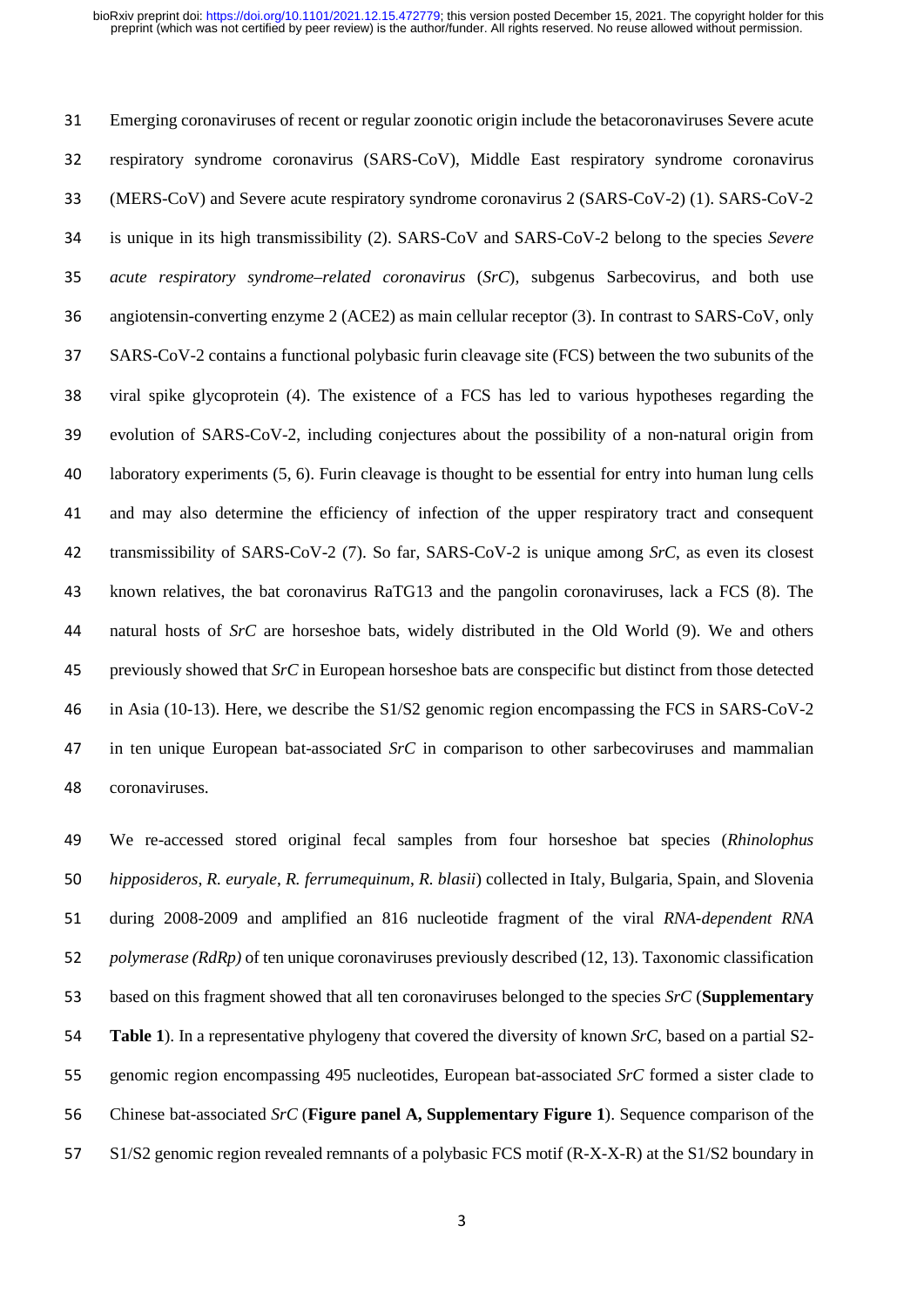12 of 71 unique bat-associated *SrC* from Europe, Asia, and Africa with higher genetic diversity in European than in Asian bat-associated *SrC* (**Figure panel B**).

 Next to the S1/S2 FCS, the coronaviral spike protein can also be activated by host cell proteases at the N-terminal S2 (S2') genomic region (8). Only MERS-CoV contains a FCS at both the S1/S2 and the S2' sites (14), whereas the other coronaviruses contain an intact FCS at either the S1/S2 or S2' site. To better understand the evolution of FCS at both the S1/S2 and S2' sites within human coronaviruses we investigated the genomic regions encompassing potential FCS within human-associated coronaviruses and related viruses found in their ancestral and intermediate hosts. Within bat-associated CoVs, only 10/102 (10%) and 11/102 (11%) showed a FCS in either the S2' or the S1/S2 genomic region, respectively, suggesting circulation of a broad genetic diversity in the genomic region encoding potential FCS in the mammalian coronavirus bat reservoir (**Figure panel C** and **Supplementary Table 2**). For example, the human coronaviruses 229E and NL63 differed in their S2´ FCS integrity from viruses that represent (a sample of) the ancestral viral diversity in bats. Interestingly, a FCS at the S1/S2 boundary is not present in studied bat CoVs with the exception of some bat-associated MERS-related CoVs (15), suggesting that a FCS may not provide a fitness advantage in some or most bat hosts. A hypothetical turnover of FCS in the animal reservoir and fixation of FCS after host switches is reminiscent of the prototypic example of an RNA virus gaining pathogenicity via acquisition of a FCS, the avian Influenza A virus (IAV). IAVs are distinguished into low-pathogenic avian influenza virus (LPAI) and high- pathogenic avian influenza virus (HPAI). HPAIs are defined by the existence of a polybasic FCS at the hemagglutinin (HA) cleavage site. LPAI evolve into HPAI within the reservoir or the new host (16, 17) by acquisition of a FCS through three different molecular mechanisms: recombination with cellular or other RNA molecules, multiple nucleotide insertions, or nucleotide substitutions (17-19). Both insertions and nucleotide substitutions in the HA of IAVs are facilitated by a stem-loop secondary RNA structure enclosing the FCS and a high adenine/guanine content in the external loop structure (19). Importantly, genomic surrogates of all three mechanisms present in IAV are given in European bat- associated *SrC* (**Figure panel D**). First, predicted RNA secondary structures among some European bat- associated *SrC* and HPAI sequences suggest similarities in the genomic determinants of FCS acquisition between avian HPAI and bat *SrC* (**Figure panel E** and **Supplementary Figure 2**). Additionally, a single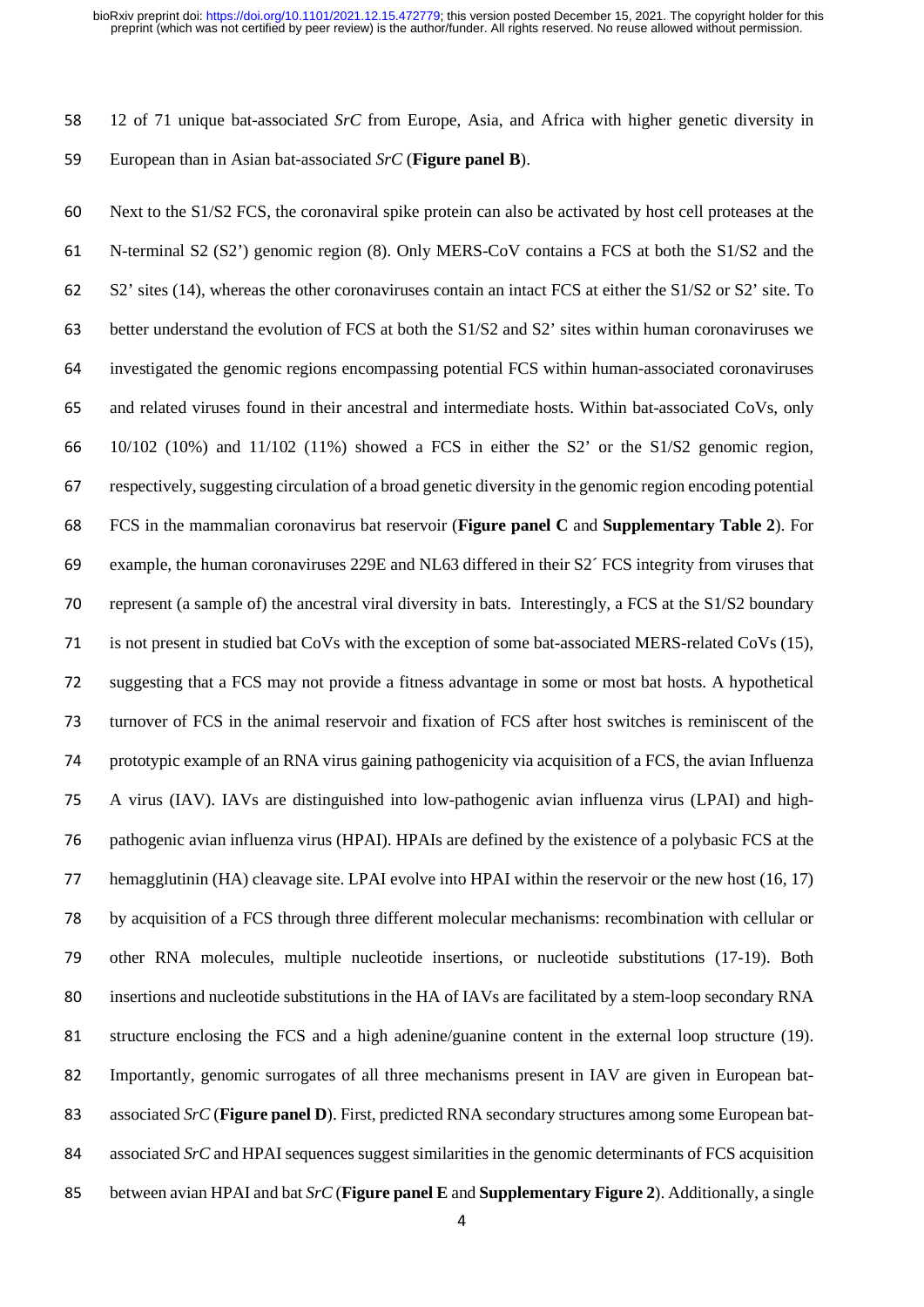non-synonymous nucleotide substitution (an A to G transversion) in the external loop of the RNA secondary structure would suffice to allow furin cleavage in two European bat-associated *SrC* (termed BB99-04 and BB89-98) (**Figure panel E**). Deep sequencing of this genome position revealed presence of this transversion in 0.004% and 0.006% of the total reads in those two viruses (**Table 1**). On the one hand, single nucleotide variants affording the emergence of furin cleavage in LPAI were found at a comparatively low frequency (0.0028%), which may imply the potential for emergence of FCS in those European bat *SrC* strains (19). On the other hand, the occurrence of those transversions was within the error rate of viral polymerases used for cDNA synthesis and amplification (20). Whether bat *SrC* quasispecies harboring a functional FCS exist within European bat hosts thus requires careful examination. Next, a more than 60% adenine/guanine content in the stem loop structure of another European *SrC* (termed It1) may facilitate an insertion of an adenine/guanine stretch and thus the acquisition of a FCS (**Figure panel D and E**), comparable to the insertion leading to HPAI outbreaks in the US in 2016/2017 (17, 21). Finally, as speculated for the origin of the S1/S2 FCS of SARS-CoV- $2(22)$ , recombination with other bat coronaviruses such as HKU9 would result in the acquisition of a S1/S2 FCS. The existence of the palindromic sequence CAGAC in another European *SrC* (termed SLO57) comparable to SARS-CoV-2 (**Figure panel D**) suggests that this genomic region may serve as an RNA signal for a recombination breakpoint in some European bat *SrC* (22).

 In sum, our analyses support the acquisition of FCS in European bat-associated *SrC* via mechanisms similar to the genesis of HPAI in their avian reservoir. This supports a natural evolutionary origin of SARS-CoV-2 in bats with or without the involvement of intermediary hosts. Ecological studies into bats are likely to identify other sarbecoviruses harboring functional FCS. The zoonotic potential of such sarbecoviruses deserves investigation to identify variants potentially posing threats to human health.

### **Acknowledgments**

- This study was funded by the German Research Foundation (DFG) (DR 810/7-1, DR 772/12-1), as
- well as the German Ministry of Research (01KI1723A). We thank Mara Battilani of the department of
- Veterinary Medical Sciences from University of Bologna, Italy, Danijela Černe of the Institute of
- Microbiology and Parasitology from University of Ljubljana, Slovenia, Florian Gloza-Rausch of the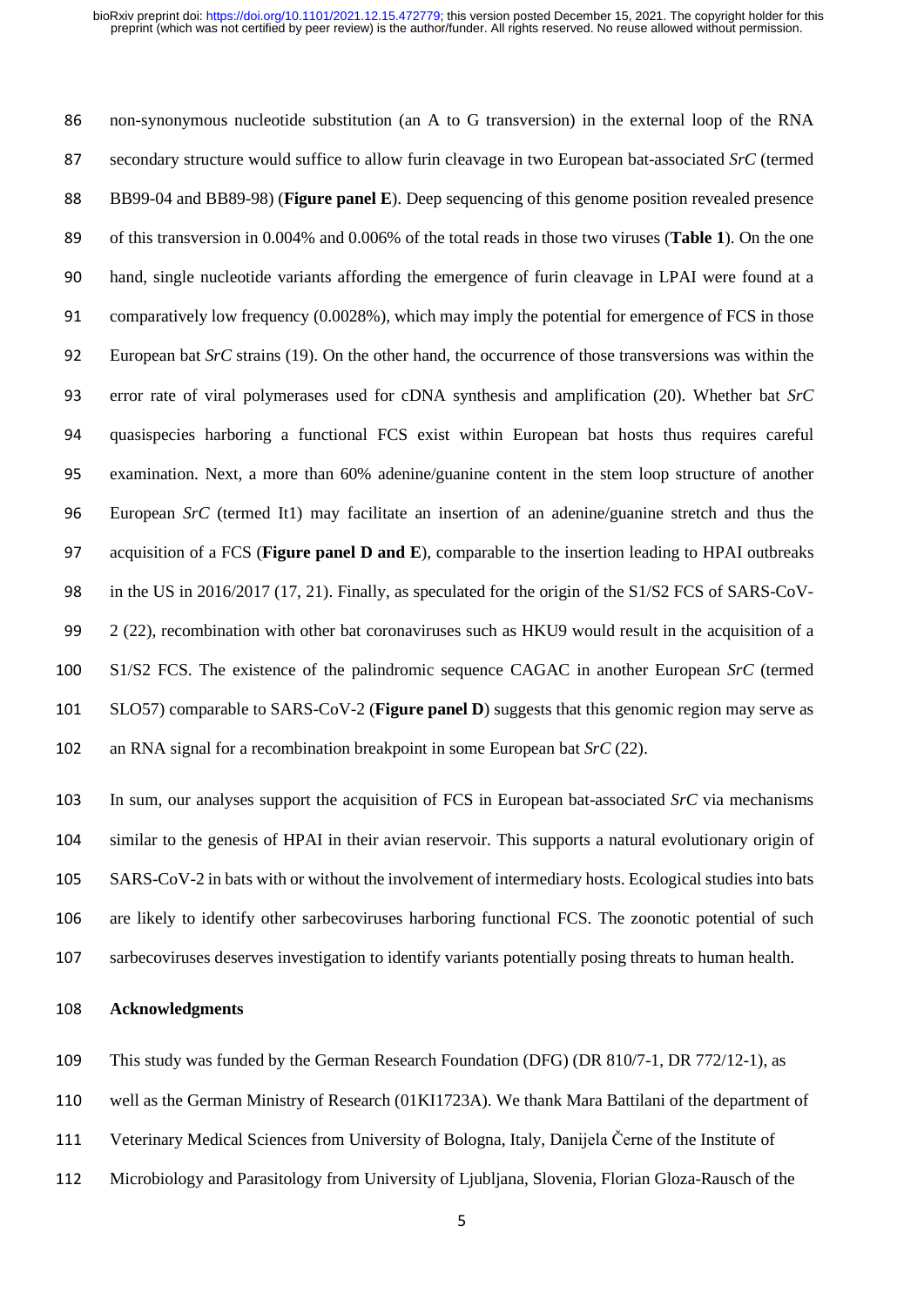- Behavioral Ecology and Bioacostics Lab at Museum für Naturkunde, Berlin, Germany for providing
- sample material and Monika Eschbach-Bludau for technical assistance.



**Figure. Evolutionary relationships of SARS-related and other mammalian coronaviruses.**

 **A**) Approximately-Maximum-likelihood (ML) phylogeny based on a partial S2-fragment (495bp) of representative sequences of the complete diversity of *SrC* shown in the phylogeny in the supplementary figure. European horseshoe bat *SrC* generated within this study are shown with green squares and without Accession numbers, SARS-CoV and SARS-CoV-2 are given in red, and *SrC* from civets and pangolins in blue type. Sequences are named as followed: GenBank Acc. number/strain name/host 122 species/country of detection. Circles at nodes indicate support of grouping in  $\geq$  90% of 1,000 bootstrap replicates. Scale bar represents nucleotide substitutions per site. **B**) Bat-associated *SrC* harbor remnants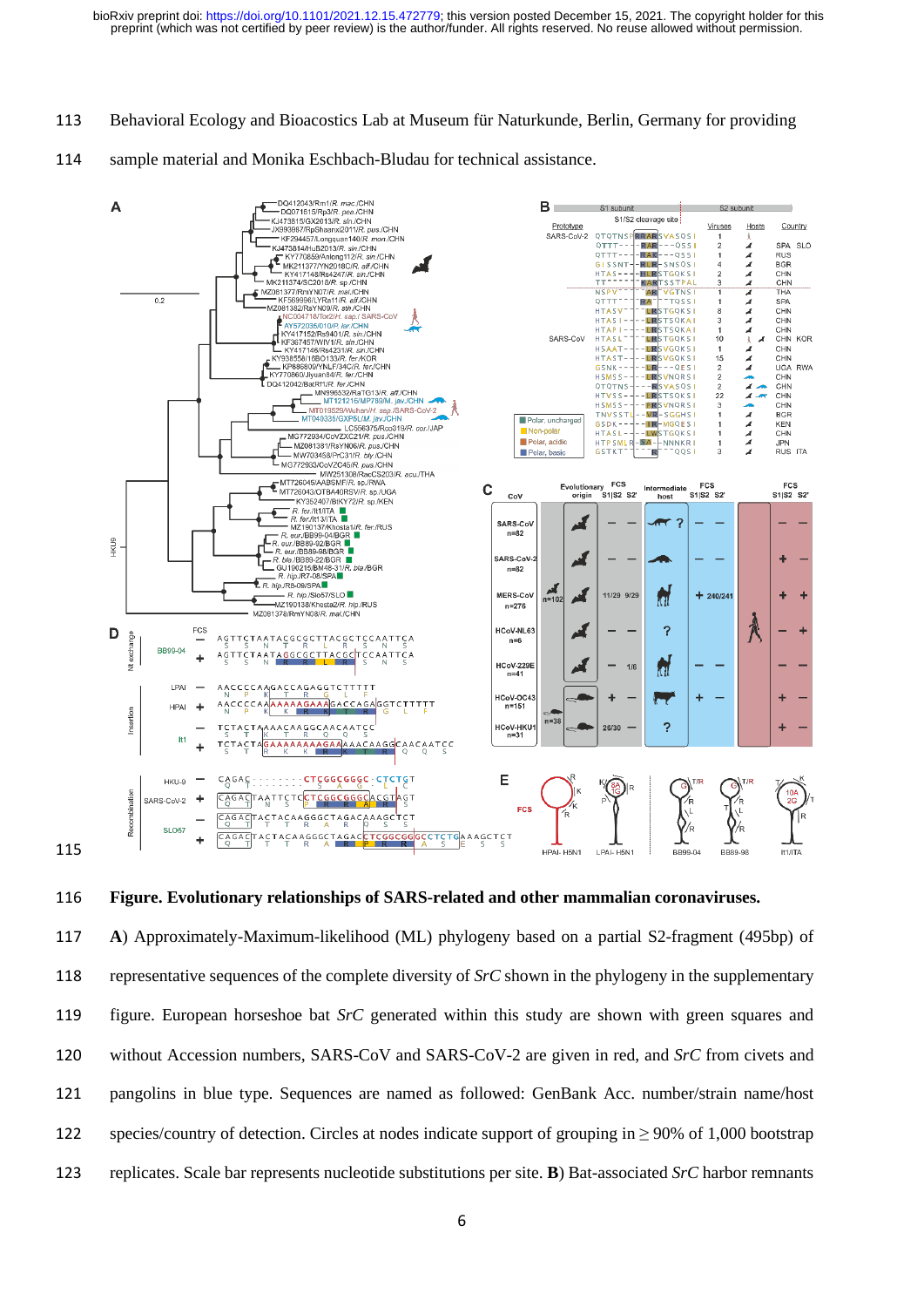of a FCS between the spike subunits S1 and S2. Genomic regions at the interface of the S1 and S2 domains and the S2' position of the spike protein of 91 unique *SrC* were aligned using Mafft (23). A scheme of the spike protein and its subunits S1 and S2 shows the position of the FCS in SARS-CoV-2. Conserved amino acids of the FCS are highlighted within the box. Red line separates sequences with and without remnants of FCS. **C**) FCS conservation at the S1/S2 interface and the S2' site in human coronaviruses and closely related animal coronaviruses. FCS predictions are shown in the Supplementary Table. If not all tested sequences of one host category were predicted to contain a FCS, counts are given. **D**) Potential generation of FCS in different European bat *SrC* by nt exchange, insertion due to external stem loop structures as shown for HPAI (19) or recombination with HKU9, as speculated for SARS-CoV-2 (22). FCS scores were 0.65 for BB99-04, 0.69 for IT1 and 0.68 for SLO57. **E**) Predicted RNA secondary structures of the polybasic cleavage site regions of AIV and *SrC* that acquire FCS through nucleotide substitutions or insertions*.* Amino acids corresponding to codons forming the FCS are shown. Nucleotides and corresponding amino acids that change to a FCS through nucleotide substitution or insertions are marked in red. *H. sap*., *Homo sapiens*; *M. jav*., *Manis javanica*; *P. lar*., *Paguma larvata*; *R. acu*., *Rhinolophus acuminatus*; *R. aff*., *Rhinolophus affinus*; *R. bla*., *Rhinolophus blasii*; *R. bly*., *Rhinolophus blythi*; *R. cor*., *Rhinolophus cornutus*; *R. eur*., *Rhinolophus euryale*; *R. fer*., *Rhinolophus ferrumequinum*; *R. hip*., *Rhinolophus hipposideros*; *R. mac*., *Rhinolophus macrotis*; *R. mal*., *Rhinolophus malayanus*; *R. mon*., *Rhinolophus monoceros*; *R. pea*., *Rhinolophus pearsonii*; *R. pus*., *Rhinolophus pusillus*; *R. sin*., *Rhinolophus sinicus*; *R.* sp., *Rhinolophus* species*; R. sth*., *Rhinolophus stheno*; BGR, Bulgaria; CHN, China; ITA, Italy; JPN, Japan; KEN, Kenya; KOR, Korea; RUS, Russia; RWA, Ruanda; SLO, Slovenia; SPA, Spain; THA, Thailand; UGA, Uganda.

- 
- 
- 
- 
- 
- 
-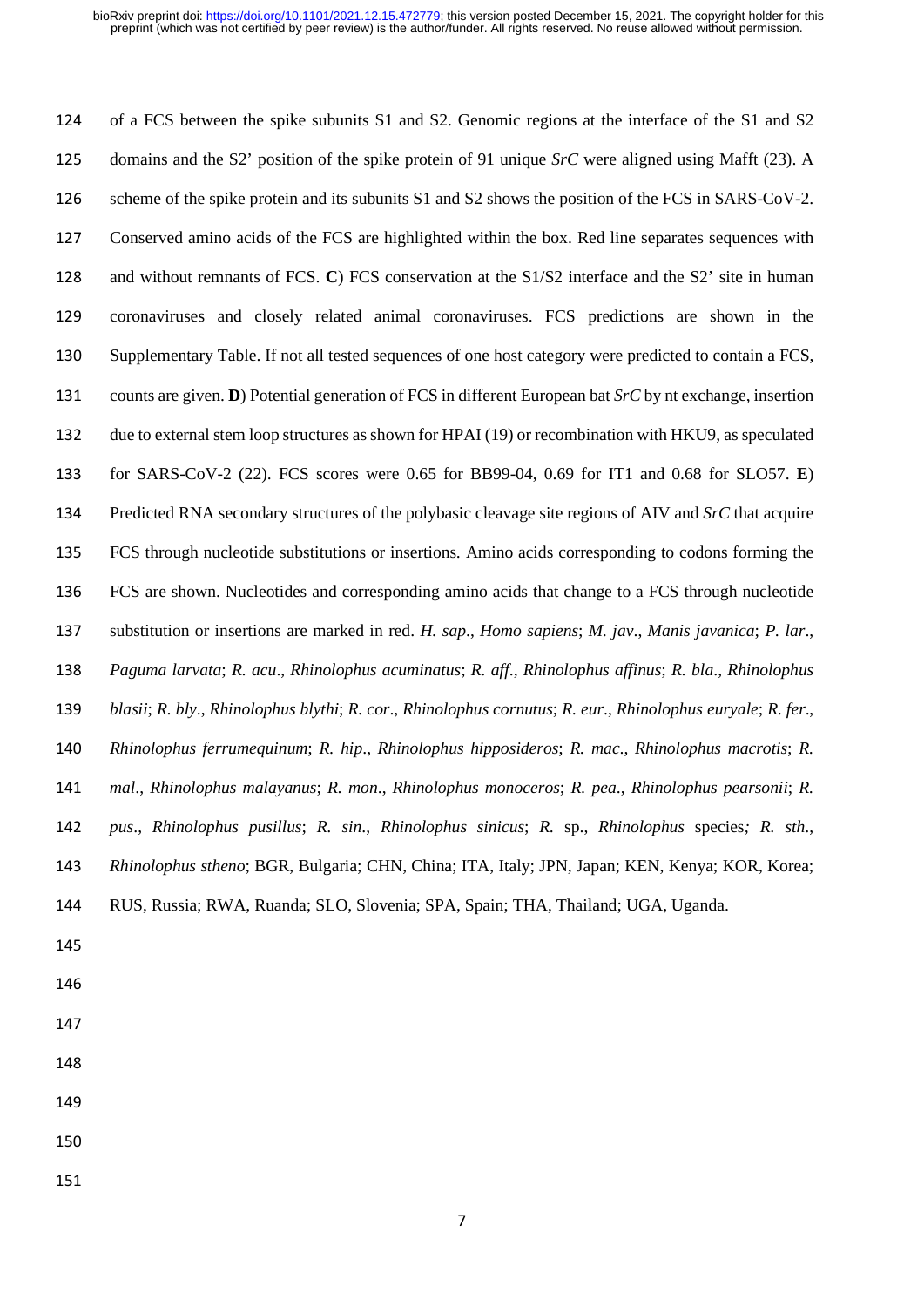# **Table 1. Single nucleotide variants within two European** *SrC* **at spike position Thr670.**

|                | Consensus sequence        | $\mathbf{A}$    | $\mathbf C$      | G               |
|----------------|---------------------------|-----------------|------------------|-----------------|
|                | A(%)                      | 146506 (99.801) | 8(0.005)         | 159 (0.108)     |
|                | $T(\%)$                   | 19 (0.013)      | 187 (0.127)      | 13 (0.009)      |
| BB99-04        | C(%)                      | 7(0.005)        | 147250 (99.858)  | 10(0.007)       |
|                | G(%)                      | 259 (0.176)     | $6^* (0.004)$    | 146817 (99.872) |
|                | Total reads               | 146798          | 147459           | 147005          |
|                | <b>Consensus sequence</b> | $\mathbf{A}$    | $\mathbf{C}$     | $\mathbf{A}$    |
|                | A(%)                      | 117032 (99.593) | 1(0.001)         | 116893 (99.745) |
|                | $T(\%)$                   | 47 (0.0400)     | 38 (0.032)       | 13(0.011)       |
| <b>BB89-98</b> | C(%)                      | 10 (0.009)      | 117540 (99.961)  | 8 (0.007)       |
|                | G(%)                      | 421 (0.358)     | $7^{**}$ (0.006) | 278 (0.237)     |
|                | Total reads               | 117510          | 117586           | 117192          |

One of the reads was not paired-end

\*This singe nucleotide variant leads to a non-synonymous exchange generating a FCS motif in this

virus

References:

 1. Jo WK, Drosten C, Drexler JF. The evolutionary dynamics of endemic human coronaviruses. Virus Evol. 2021 Jan;7(1):veab020.

2. Jones TC, Biele G, Muhlemann B, Veith T, Schneider J, Beheim-Schwarzbach J, et al.

Estimating infectiousness throughout SARS-CoV-2 infection course. Science. 2021 May 25.

 3. Hoffmann M, Kleine-Weber H, Schroeder S, Kruger N, Herrler T, Erichsen S, et al. SARS-CoV-2 Cell Entry Depends on ACE2 and TMPRSS2 and Is Blocked by a Clinically Proven Protease Inhibitor. Cell. 2020 Mar 4.

 4. Coutard B, Valle C, de Lamballerie X, Canard B, Seidah NG, Decroly E. The spike glycoprotein of the new coronavirus 2019-nCoV contains a furin-like cleavage site absent in CoV of the same clade. Antiviral Res. 2020 Feb 10;176:104742.

 5. Calisher CH, Carroll D, Colwell R, Corley RB, Daszak P, Drosten C, et al. Science, not speculation, is essential to determine how SARS-CoV-2 reached humans. Lancet. 2021 Jul 17;398(10296):209-11.

 6. Bloom JD, Chan YA, Baric RS, Bjorkman PJ, Cobey S, Deverman BE, et al. Investigate the origins of COVID-19. Science. 2021 May 14;372(6543):694.

 7. Hoffmann M, Kleine-Weber H, Pohlmann S. A Multibasic Cleavage Site in the Spike Protein of SARS-CoV-2 Is Essential for Infection of Human Lung Cells. Mol Cell. 2020 May 21;78(4):779-84 e5.

 8. Wu Y, Zhao S. Furin cleavage sites naturally occur in coronaviruses. Stem Cell Res. 2020 Dec 9;50:102115.

 9. Jo WK, de Oliveira-Filho EF, Rasche A, Greenwood AD, Osterrieder K, Drexler JF. Potential zoonotic sources of SARS-CoV-2 infections. Transbound Emerg Dis. 2020 Oct 9.

10. Balboni A, Palladini A, Bogliani G, Battilani M. Detection of a virus related to

 betacoronaviruses in Italian greater horseshoe bats. Epidemiology and infection. 2011 Feb;139(2):216-9.

 11. Rihtaric D, Hostnik P, Steyer A, Grom J, Toplak I. Identification of SARS-like coronaviruses in horseshoe bats (Rhinolophus hipposideros) in Slovenia. Arch Virol. 2010 Apr;155(4):507-14.

12. Drexler JF, Gloza-Rausch F, Glende J, Corman VM, Muth D, Goettsche M, et al. Genomic

characterization of severe acute respiratory syndrome-related coronavirus in European bats and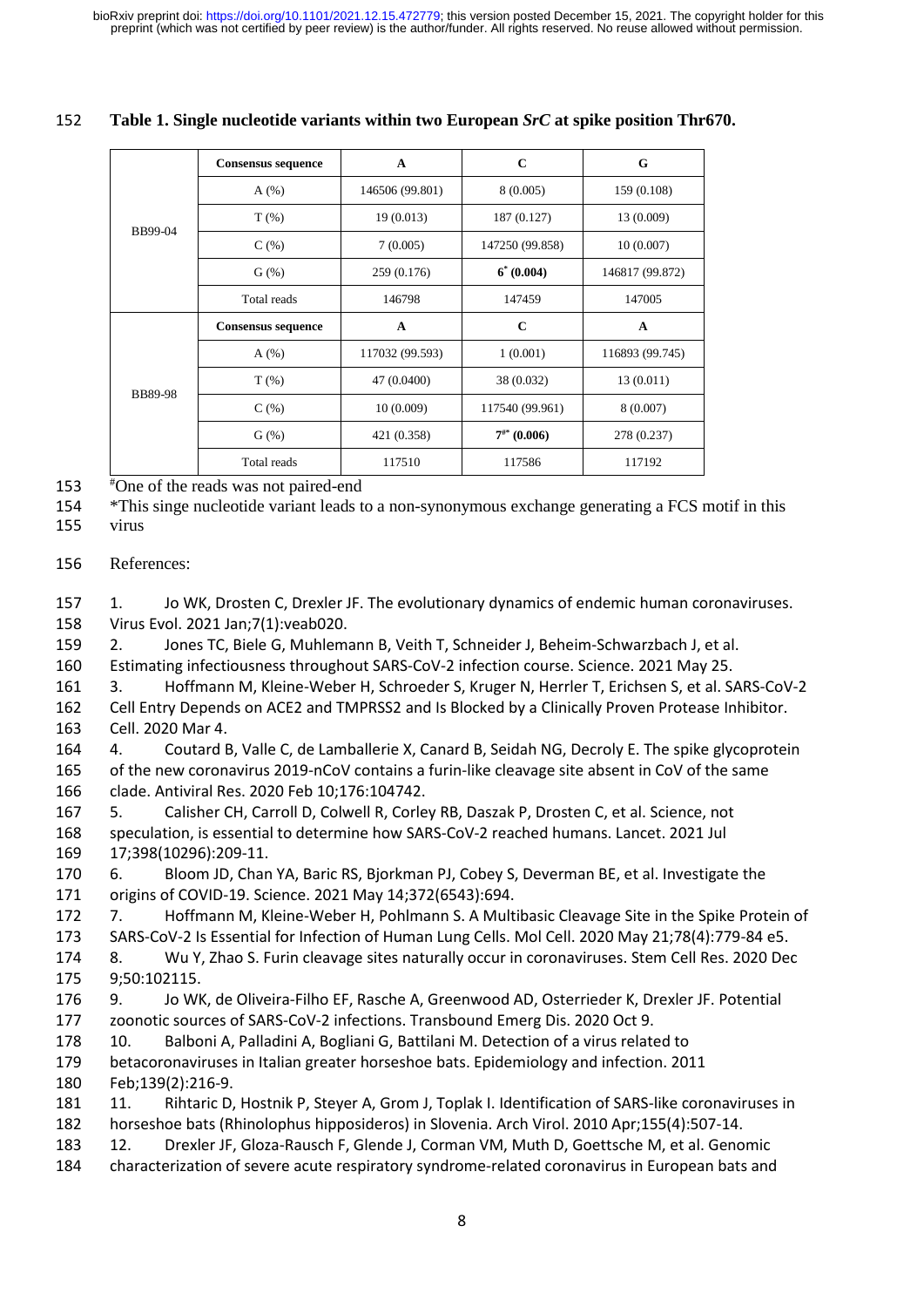classification of coronaviruses based on partial RNA-dependent RNA polymerase gene sequences. J Virol. 2010 Nov;84(21):11336-49.

 13. Muth D, Corman VM, Roth H, Binger T, Dijkman R, Gottula LT, et al. Attenuation of replication by a 29 nucleotide deletion in SARS-coronavirus acquired during the early stages of human-to-human transmission. Sci Rep. 2018 Oct 11;8(1):15177.

 14. Millet JK, Whittaker GR. Host cell entry of Middle East respiratory syndrome coronavirus after two-step, furin-mediated activation of the spike protein. Proc Natl Acad Sci U S A. 2014 Oct 21;111(42):15214-9.

 15. Stout AE, Millet JK, Stanhope MJ, Whittaker GR. Furin cleavage sites in the spike proteins of bat and rodent coronaviruses: Implications for virus evolution and zoonotic transfer from rodent species. One Health. 2021 Dec;13:100282.

- 16. Monne I, Fusaro A, Nelson MI, Bonfanti L, Mulatti P, Hughes J, et al. Emergence of a highly pathogenic avian influenza virus from a low-pathogenic progenitor. J Virol. 2014 Apr;88(8):4375-88.
- 17. Lee DH, Torchetti MK, Killian ML, Swayne DE. Deep sequencing of H7N8 avian influenza viruses from surveillance zone supports H7N8 high pathogenicity avian influenza was limited to a single outbreak farm in Indiana during 2016. Virology. 2017 Jul;507:216-9.
- 201 18. Suarez DL, Senne DA, Banks J, Brown IH, Essen SC, Lee CW, et al. Recombination resulting in virulence shift in avian influenza outbreak, Chile. Emerg Infect Dis. 2004 Apr;10(4):693-9.
- 19. Nao N, Yamagishi J, Miyamoto H, Igarashi M, Manzoor R, Ohnuma A, et al. Genetic Predisposition To Acquire a Polybasic Cleavage Site for Highly Pathogenic Avian Influenza Virus Hemagglutinin. mBio. 2017 Feb 14;8(1).
- 206 20. Orton RJ, Wright CF, Morelli MJ, King DJ, Paton DJ, King DP, et al. Distinguishing low frequency mutations from RT-PCR and sequence errors in viral deep sequencing data. BMC Genomics. 2015 Mar 24;16:229.
- 21. Lee DH, Torchetti MK, Killian ML, Berhane Y, Swayne DE. Highly Pathogenic Avian Influenza A(H7N9) Virus, Tennessee, USA, March 2017. Emerg Infect Dis. 2017 Nov;23(11).
- 22. Gallaher WR. A palindromic RNA sequence as a common breakpoint contributor to copy-choice recombination in SARS-COV-2. Arch Virol. 2020 Oct;165(10):2341-8.
- 23. Katoh K, Misawa K, Kuma K, Miyata T. MAFFT: a novel method for rapid multiple sequence alignment based on fast Fourier transform. Nucleic acids research. 2002 Jul 15;30(14):3059-66.
- 215 24. de Souza Luna LK, Heiser V, Regamey N, Panning M, Drexler JF, Mulangu S, et al. Generic 216 detection of coronaviruses and differentiation at the prototype strain level by reverse transcription-
- PCR and nonfluorescent low-density microarray. J Clin Microbiol. 2007 Mar;45(3):1049-52.
- 25. Vakulenko Y, Deviatkin A, Drexler JF, Lukashev A. Modular Evolution of Coronavirus Genomes. Viruses. 2021;13(7):1270.
- 220 26. Shimodaira H, Hasegawa M. Multiple Comparisons of Log-Likelihoods with Applications to Phylogenetic Inference. Molecular Biology and Evolution. 1999;16(8):1114-.
- 27. Zuker M. Mfold web server for nucleic acid folding and hybridization prediction. Nucleic acids research. 2003 Jul 1;31(13):3406-15.
- 224 28. Duckert P, Brunak S, Blom N. Prediction of proprotein convertase cleavage sites. Protein Eng Des Sel. 2004 Jan;17(1):107-12.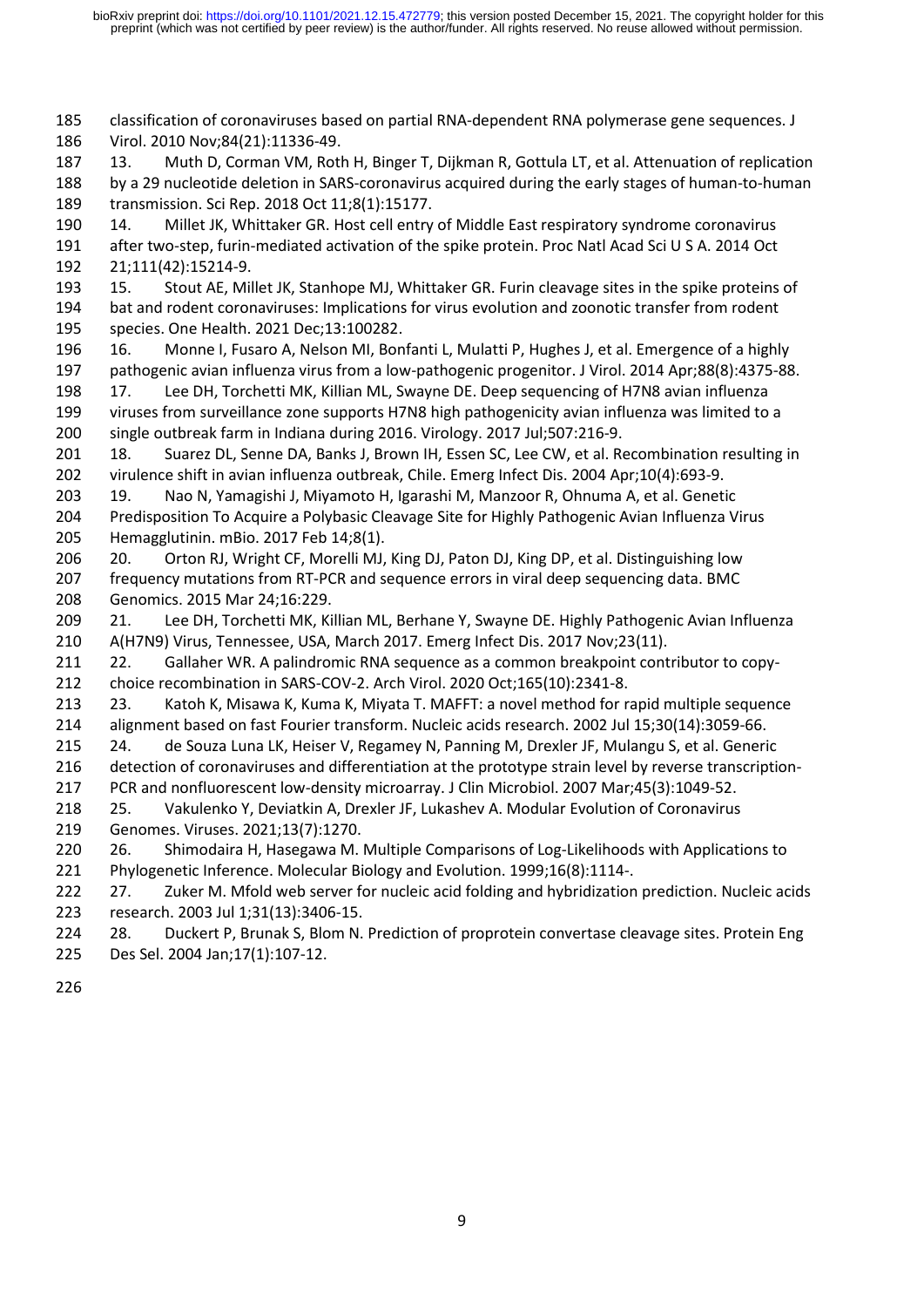### **Methods:**

#### 228 Sample collection and processing:

 Bats were sampled with mist nets using minimally invasive methods under appropriate permits as described earlier (10, 11, 13). Specimens were screened for the presence of viral RNA of the genus Coronavirus by using reverse-transcription-PCR (RT-PCR) as described previously (24), amplifying 455 bp fragments of the *RNA-dependent RNA polymerase* (RdRp) gene. For further phylogenetic analyses these amplicons were extended to an 816 bp fragment towards the 5' end (12). Nucleotide sequences were deposited in GenBank with accession numbers KC633198, KC633201-205, KC633209, KC633212 and KC633217. S1/S2 genomic regions were characterized using a hemi-nested RT-PCR assay flanking the S1/S2 and S2' site (690 nt; pos 23,442-24,112 in SARS-CoV-2 Wuhan strain Acc. Number MT019529) using the following oligonucleotides: panSARS-S1S2-F1 (TDGCTGTTGTHTAYCARGATGT), panSARS-

S1S2-F2 (CARGATGTWAAYTGYACWGATGT) and panSARS-S1S2-R

(AGDCCATTRAACTTYTGHGCACA). Briefly, RNA was reverse transcribed for 30 min at 50°C

using the SSIII One-Step Kit (Thermo Fisher) followed by 45 PCR cycles of 94°C for 15 seconds, 58°C

for 45 seconds and 72°C for 1 minute. The 2nd round PCR was performed at the same conditions as the

1st round without reverse transcription. PCR amplicons were Sanger sequenced.

 To detect single nucleotide variants within the S1/S2 site, PCR amplicons were sequenced using the Illumina NovaSeq 6000 Sequencing System with the NovaSeq 6000 SP Reagent Kit (500 cycles).

Sequence reads obtained from the library were mapped against their corresponding S1/S2 genomic

sequence obtained after PCR amplification in Geneious 9.1.8.

Nucleotide sequences obtained within this study were deposited in GenBank with accession numbers

XXX to XXX.

Phylogenetic analyses:

A tblastx search of the complete spike sequence of the Bulgarian *SrC* (GenBank Acc No. GU190215)

within the Taxa ID 11118 (*Coronaviridae*) excluding the Taxa ID 2697049 (SARS-CoV-2) was

performed on 21 June 2021. Hits with percentage identities below 80% were non-*SrC* sequences and

were thus not included to the dataset. SARS-CoV sequences, experimentally infected or clones as well